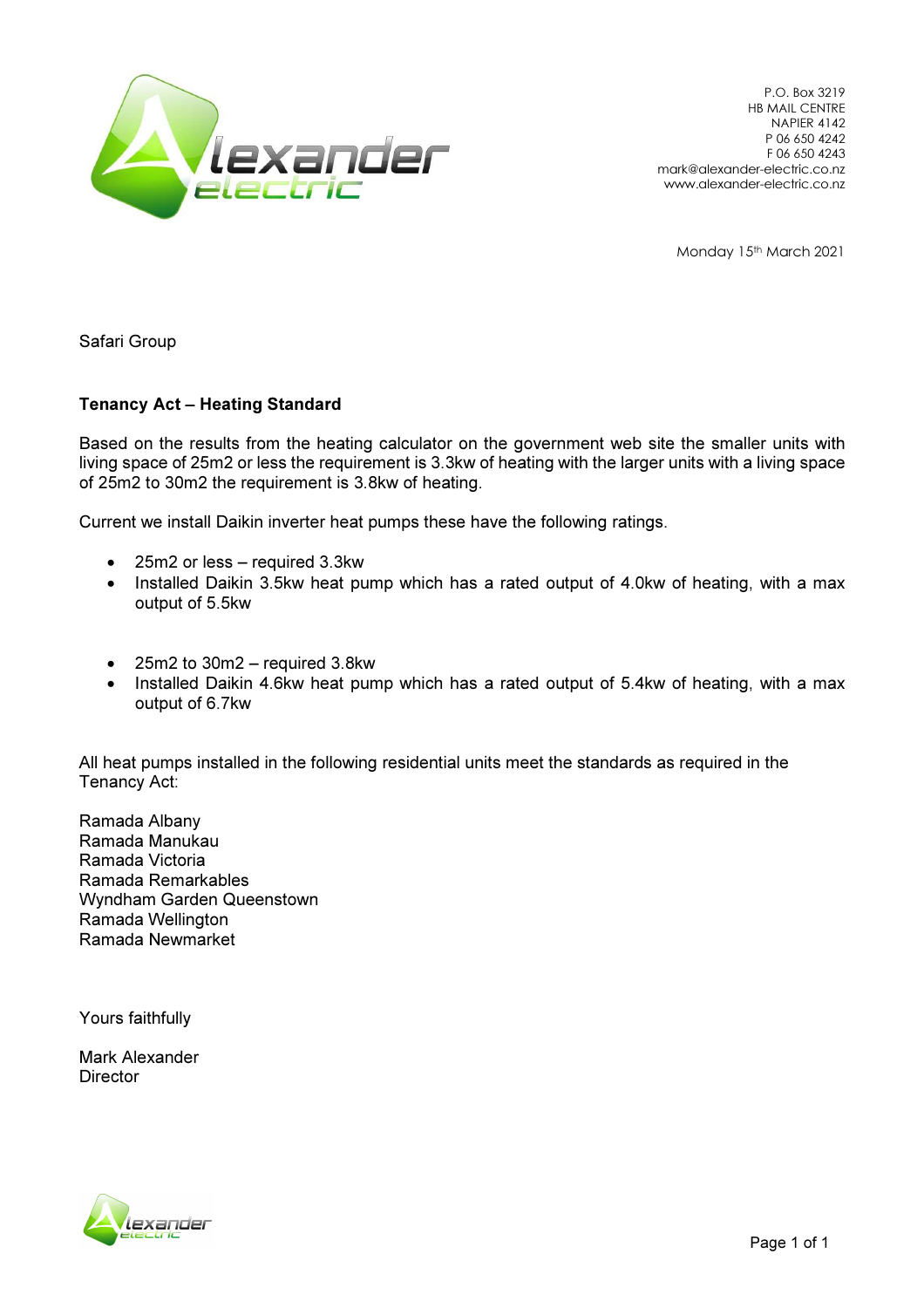

# **Energy Efficiency Report**

| <b>Revision</b>       | А                               |
|-----------------------|---------------------------------|
| <b>Project Number</b> | 4249                            |
| <b>Project Name</b>   | 770 Great South Road Apartments |
|                       | Manukau                         |
|                       | <b>Auckland 2104</b>            |

## **Author**:

Finn Roy, 22 Degrees Ltd

## **1.0 Method of compliance AS1/H1**

The method of compliance is NZS 4218:2004 Small Buildings and AS1/H1

## **2.0 Scope of report**

This report has been generated to show compliance with section H1 – Energy Efficiency of the New Zealand Building Code. This is done so by providing a calculated comparison for the energy use of the building between occupied and unoccupied spaces.

The proposed building has a window to wall ratio of 29%

Any construction must be no less than 60% of the reference construction requirements within the building code clause H1 table 1 and must be greater than that listed in E3.

For the building to comply the notional heat loss from the reference building has to be higher than or equal to the proposed. i.e.

HL reference > HL proposed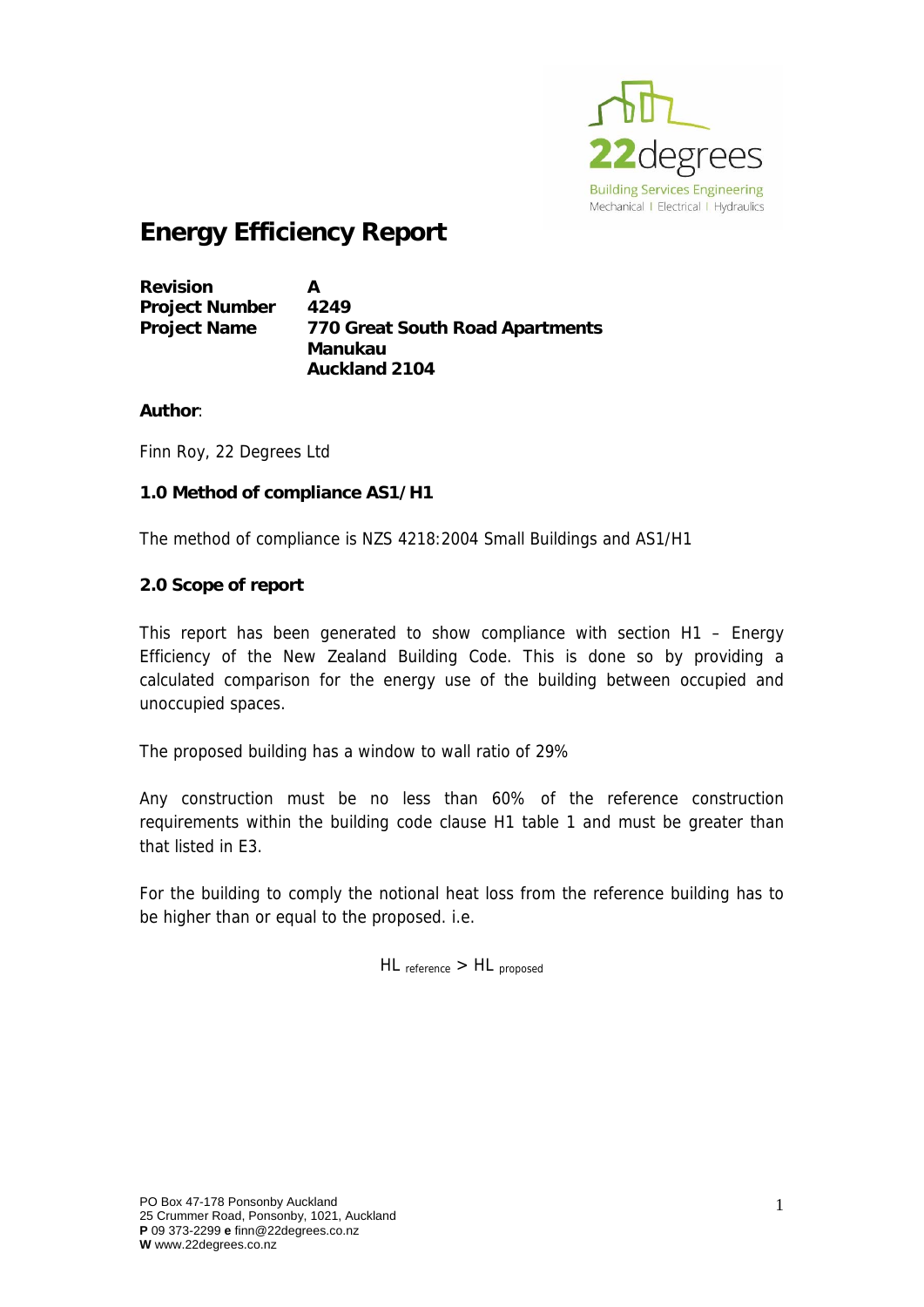# **3.0 Description of the building**

The development on Great South Road, Manukau consists of a new 8 storey building. Levels 4-8 are all primarily reserved for apartment rooms with the remaining space providing for a stairwell and a lift shaft. Half of level 3 is occupied by apartments. The remaining area of the building is accounted for in a separate report.

# **4.0 Calculation method Requirements**

The minimum R values for the new construction areas are based on Table 1 of section H1 of the Building Code which replaces Table 1 of NZS 4218:2004, climate Zone 1. For the reference building the glazed areas are set to 30% of the total wall area. Below is a list of insulation and resistance values which are to be used.

Proposed insulation to be installed:

- Steel Framed Roof R 3.60
- Clad Wall R 2.20
- Internal Wall R 1.80
- Concrete Wall R 1.30

Proposed calculated resistance values:

- Steel Framed Roof R 2.95
- Clad Wall R 2.41
- Internal Wall R 1.51
- Concrete Wall R 1.46
- Joinery R 0.17 Single glazed, Aluminium framed

R 0.31 Double glazed, Aluminium framed

Reference resistance values:

| $\bullet$ | Roof            | R 2.90 |
|-----------|-----------------|--------|
| $\bullet$ | Walls.          | R 1.90 |
|           | $\bullet$ Glass | R 0.26 |

Refer to the attached calculations based on NZS 4214:2006 Methods of determining the total thermal resistance of parts of buildings.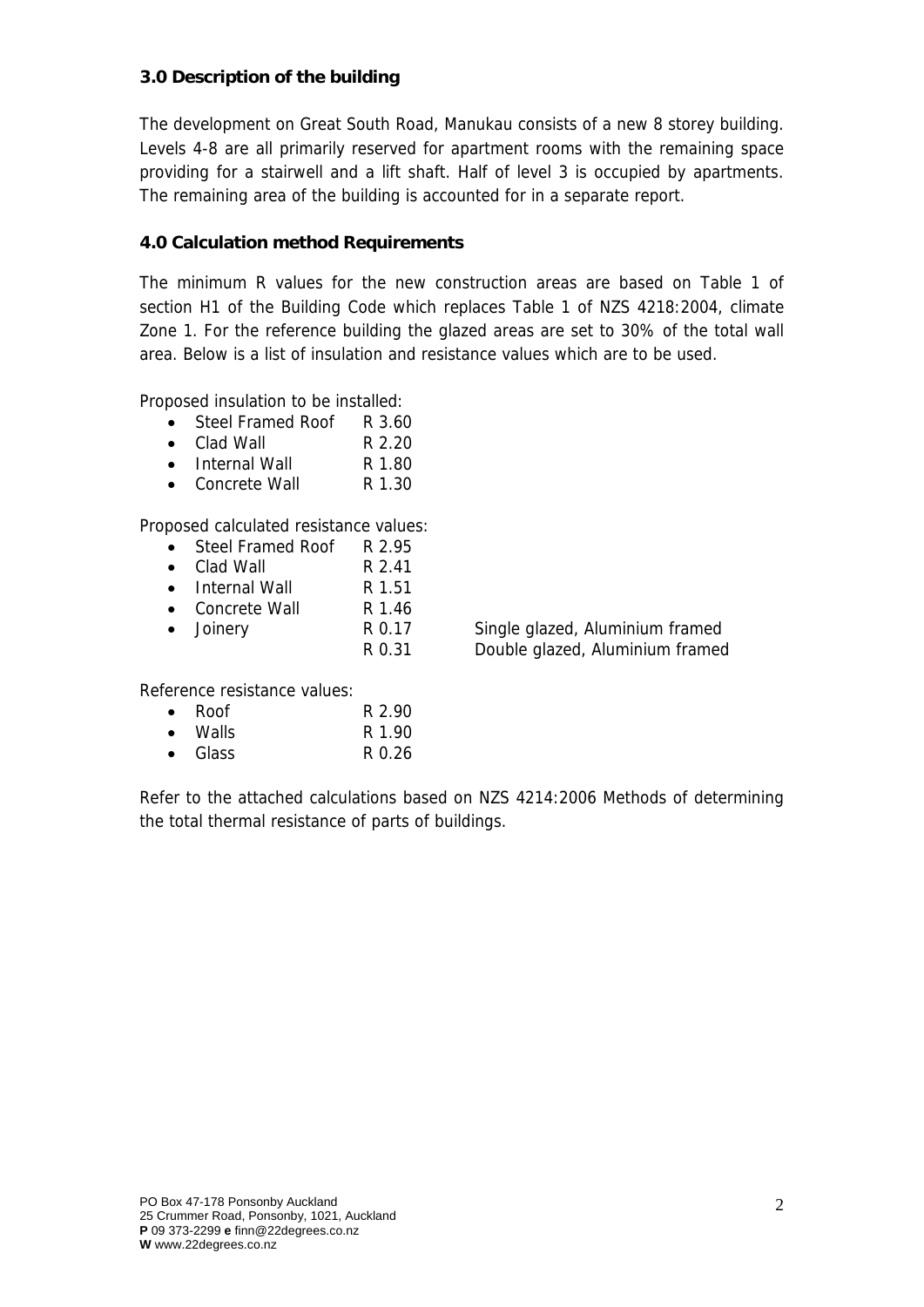# **5.0 Conclusion**

It has been found that in order to gain compliance a minimum of  $925.0m<sup>2</sup>$  of the joinery must be double glazed.

The proposed building will exceed the requirements of the building code if the minimum recommendations listed are provided. Insulation installation to meet NZS 4246: 2006 Installing Insulation in Residential Buildings and BRANZ approved documents.

Hu

Finn Roy BE(Hons) Mechanical For **22 Degrees Ltd**  Encl Appendix 1 – Area Take off, 1 page Appendix 2 – Heat loss, 1 page Appendix 3 – R Value Calculations, 2 pages

PO Box 47-178 Ponsonby Auckland 25 Crummer Road, Ponsonby, 1021, Auckland **P** 09 373-2299 **e** finn@22degrees.co.nz **W** www.22degrees.co.nz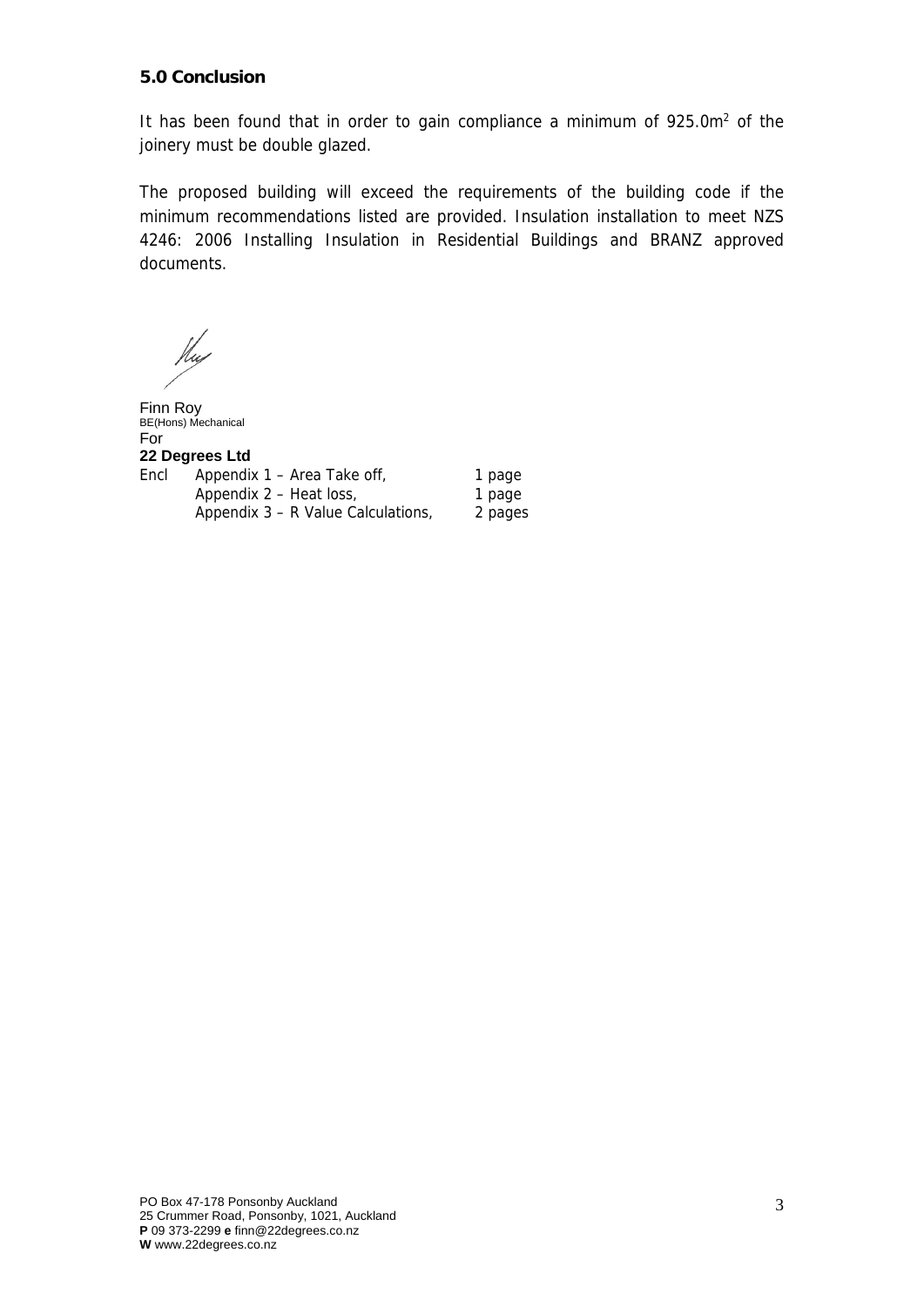

|                   | <b>Building construction</b> | Area    |
|-------------------|------------------------------|---------|
|                   | Total                        | 458.50  |
|                   | Glass                        | 216.60  |
| <b>North Face</b> | Clad Wall                    | 87.70   |
|                   | Internal Wall                | 125.40  |
|                   | Concrete Wall                | 28.80   |
|                   |                              |         |
|                   | Total                        | 432.60  |
|                   | Glass                        | 154.80  |
| <b>South Face</b> | Clad Wall                    | 153.40  |
|                   | Internal Wall                | 90.20   |
|                   | Concrete Wall                | 34.20   |
|                   |                              |         |
|                   | Total                        | 1613.40 |
|                   | Glass                        | 446.10  |
| <b>East Face</b>  | Clad Wall                    | 456.20  |
|                   | Internal Wall                | 617.30  |
|                   | Concrete Wall                | 93.80   |
|                   |                              |         |
|                   | Total                        | 1618.10 |
|                   | Glass                        | 387.00  |
| <b>West Face</b>  | Clad Wall                    | 451.00  |
|                   | Internal Wall                | 780.10  |
|                   | Concrete Wall                | 0.00    |

| <b>Total Glazing area</b> | $1205 \; \mathrm{m}^2$ |
|---------------------------|------------------------|
| Total Wall area           | $4123 \text{ m}^2$     |
| Window to Wall Ratiol     | 29%                    |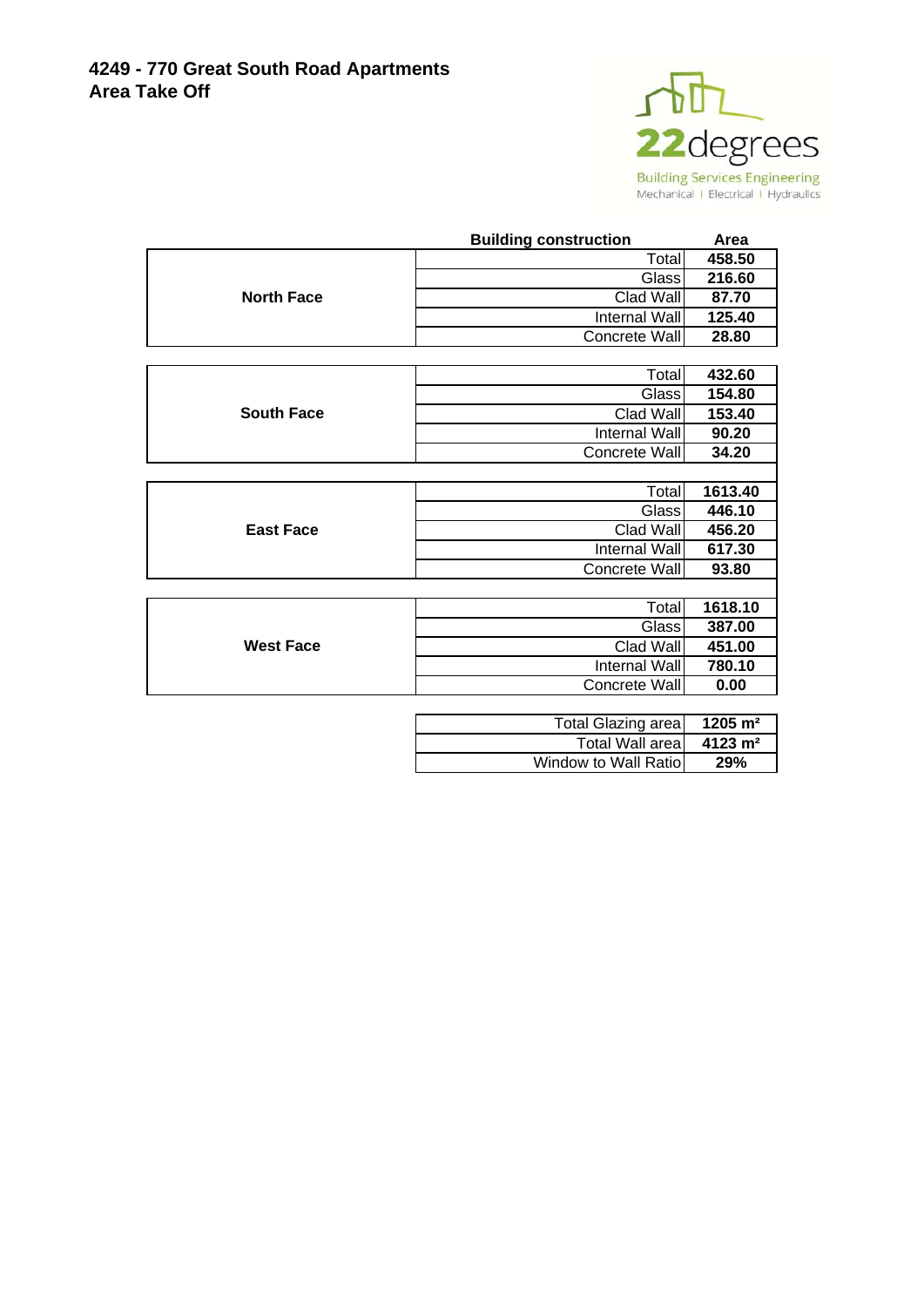# **4249 - 770 Great South Road Apartments Heat Loss Comparison**



### **Heat Loss Proposed**

| <b>Construction</b>      | Area m <sup>2</sup> | <b>Proposed R Value</b> | Heat Loss (m <sup>2</sup> /m <sup>2</sup> K/W) |
|--------------------------|---------------------|-------------------------|------------------------------------------------|
| <b>Steel Framed Roof</b> | 799.0               | 2.95                    | 271 W/K                                        |
| Clad Wall                | 1148.3              | 2.41                    | 476 W/K                                        |
| Internal Wall            | 1613.0              | 1.51                    | 1068 W/K                                       |
| Concrete Wall            | 156.8               | 1.46                    | 107 W/K                                        |
| Single Glazing           | 279.5               | 0.17                    | 1644 W/K                                       |
| Double Glazing           | 925.0               | 0.31                    | 2984 W/K                                       |

 $HL_P = (A_{Root}/R_{Root}) + (A_{Wall}/R_{wall}) + (A_{Glazina}/R_{Glazina}) + (A_{Floor}/R_{Floor})$ 

|  | . |
|--|---|

#### **Heat Loss Reference**

| <b>Construction</b> | Area m <sup>2</sup> | <b>Reference R Value</b> | Heat Loss (m <sup>2</sup> /m <sup>2</sup> K/W) |
|---------------------|---------------------|--------------------------|------------------------------------------------|
| Roof                | 799.0               | 2.90                     | 276 W/K                                        |
| Wall                | 2885.8              | .90                      | 1519 W/K                                       |
| Glazing             | 236.8               | 0.26                     | 4757 W/K                                       |

 $HL_R = (A_{Root} / R_{Root}) + (A_{Wall} / R_{wall}) + (A_{Glazing} / R_{Glazing}) + (A_{Floor} / R_{Floor})$ 

| $\overline{\phantom{0}}$<br>165 | W/K |
|---------------------------------|-----|
|                                 |     |

Heat Loss Proposed ≤ Heat Loss Reference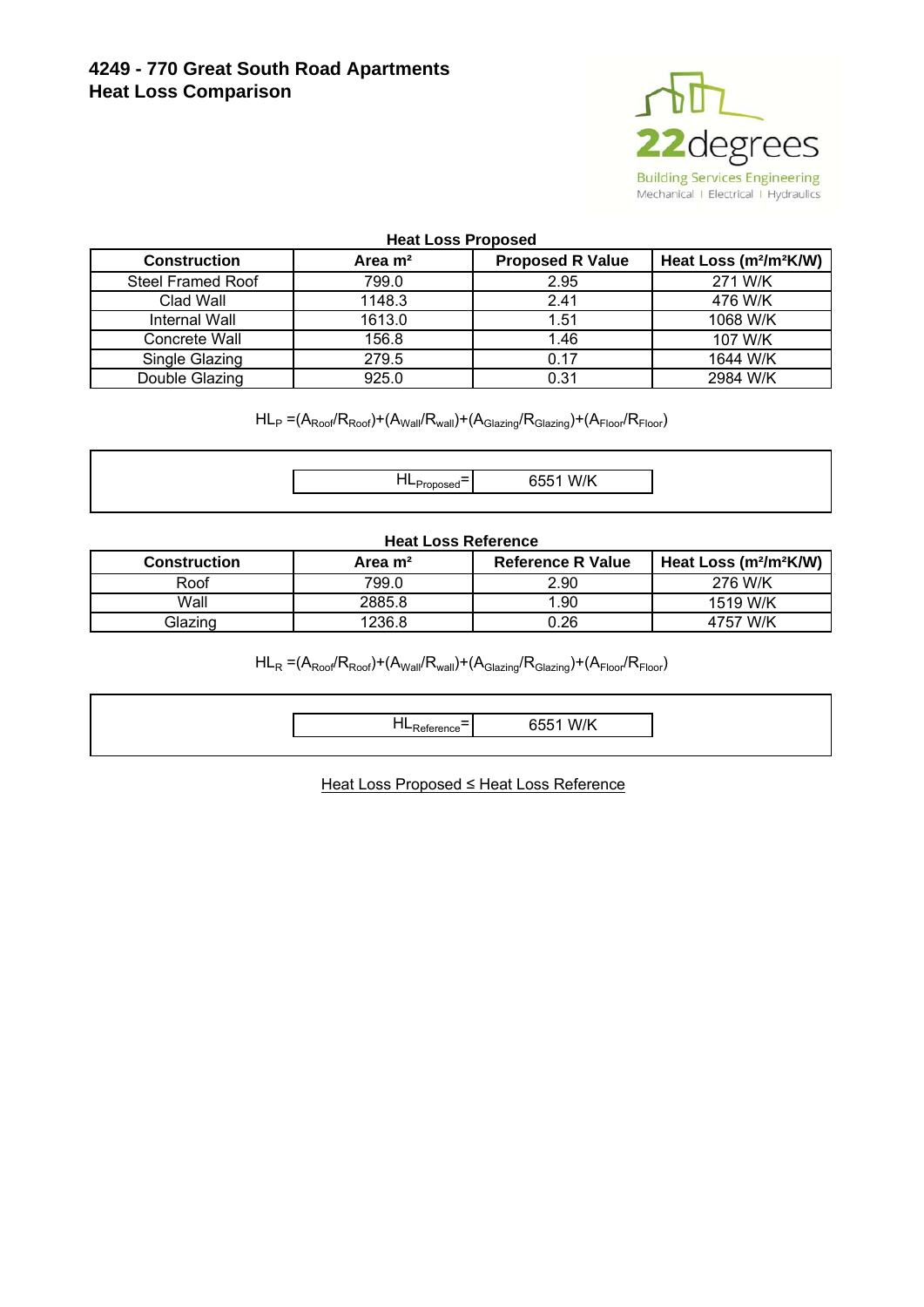|                                      |                    |                                          | <b>ENGINEERING CALCULATION SHEET</b> |       |
|--------------------------------------|--------------------|------------------------------------------|--------------------------------------|-------|
|                                      | PO Box 47-178      | Project: 770 Great South Road Apartments |                                      | Page: |
| <b>22</b> degrees                    | Ponsonby, Auckland | Job no: 4249                             | Date: 14.03.17                       |       |
| <b>Building Services Engineering</b> | Ph 09-373-2299     | Section: R Value Calculations            |                                      |       |
| Mechanical   Electrical   Hydraulics |                    | By: Finn Roy                             | Checked: Jedd Henderson              |       |

## **Roof Constructions**

## Steel framed roof

10mm EPS thermal brack between steel purlin and cladding



| <b>Bridging</b>     |       | Un Bridged       |       | Overall                        |       |
|---------------------|-------|------------------|-------|--------------------------------|-------|
|                     |       |                  |       | $R_{out}$                      | 0.030 |
|                     |       |                  |       | $R_{c/s}$                      |       |
| $R_{\rm TBrack}$    | 0.240 |                  |       |                                |       |
| $R_{\text{purlin}}$ | 0.243 | $R_{\text{air}}$ | 0.160 |                                |       |
| $R_{\text{air}}$    | 0.160 | $R_{insu}$       | 3.600 | $\mathsf{R}_{\mathsf{bridge}}$ | 2.758 |
|                     |       |                  |       | $R_{qib}$                      | 0.040 |
|                     |       |                  |       | $R_{in}$                       | 0.120 |
|                     |       |                  |       |                                |       |

Trusses @ 1200 ԩ 7.5% Bridging

 $R_{T}$  2.948 m<sup>2</sup>K/W

## **Wall Constructions**

Timber framed Clad wall Over cavity



14% Bridging Noggs @ 800 ԩ Studs @ 600 ¢

| <b>Bridging</b>     |                          | Un Bridged       |       | Overall                        |       |
|---------------------|--------------------------|------------------|-------|--------------------------------|-------|
|                     |                          |                  |       | $R_{\text{out}}$               | 0.030 |
|                     |                          |                  |       | $R_{\text{ply}}$               | 0.280 |
| $R_{\text{batten}}$ | 0.180                    | $R_{\text{air}}$ | 0.120 |                                |       |
| $R_{\text{stud}}$   | 0.780                    | $R_{ins}$        | 2.200 | $\mathsf{R}_{\mathsf{bridge}}$ | 1.936 |
|                     |                          |                  |       | $R_{\text{gib}}$               | 0.040 |
|                     |                          |                  |       | $R_{in}$                       | 0.120 |
|                     |                          |                  |       |                                |       |
| $R_T$               | 2.406 m <sup>2</sup> K/W |                  |       |                                |       |